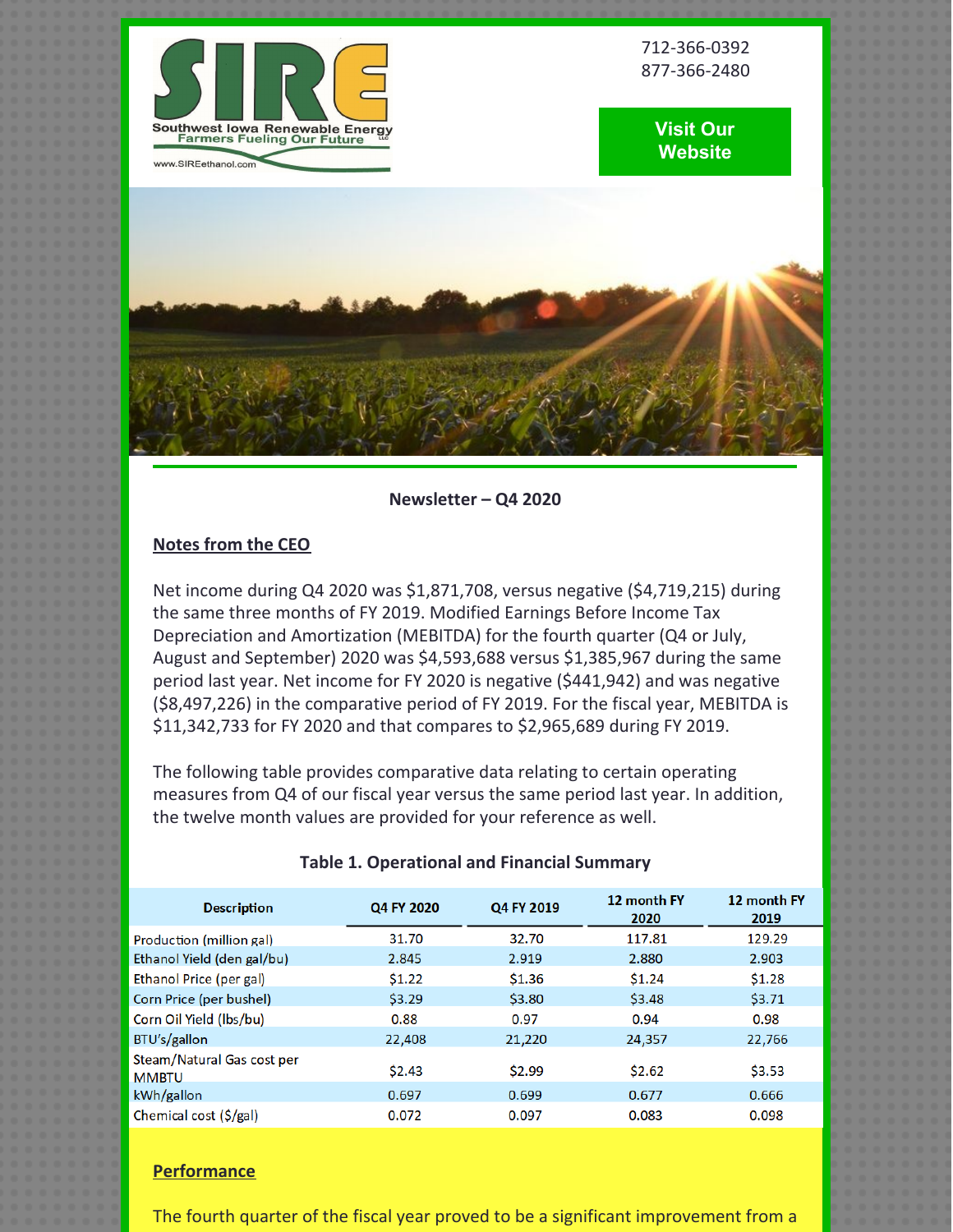margin opportunity perspective. And while the impact of COVID on our economic fortunes for the year was substantial, being able to generate MEBITDA that was ~\$8.4 million greater than the previous year was, all things considered, an achievement. We continue to work on our "5-10-20" initiative. As a reminder, the "5" represents a goal of 5% increase in efficiency/yield. To that end, with the conclusion of our usage of Enogen in September, we began exploring other alpha amylase products.

The "10" in the "5-10-20" program represents the goal of 10% reduction in production expense. As Table 2 shows, we are making good progress with a 2.5 cent per gallon decrease from FY 2019 to FY 2020. Compared to FY 2018, production expense has been reduced by ~5.5 cents per gallon. Spread over the gallons produced during FY 2020 that represents a nearly \$3 million reduction of expenses versus FY 2019 and nearly \$6.5 million reduction versus FY 2018. Ultimately, we expect to be no greater than 36.4 cents per gallon upon completion of our goal.

[*The following table excludes non cash depreciation that is included in "Fixed Cost" and "General and Administrative Cost" ("G&A") in the Statement of Operations included later in this document in the calculation of the cost per gallon of ethanol produced].*

| <b>Metric</b> | Fiscal 2020 | Fiscal 2019 | <b>Fiscal 2018</b> |
|---------------|-------------|-------------|--------------------|
| Variable Cost | \$0.2068    | \$0.2456    | \$0.2544           |
| Fixed Cost    | 0.1292      | 0.1208      | 0.1413             |
| G&A Cost      | 0.0433      | 0.0379      | 0.0387             |
| Total         | \$0.3793    | \$0.4043    | \$0,4344           |

#### **Table 2. Cost per gallon**

It bears mentioning that our cost per gallon comparison is impacted by the reduced gallons produced in FY 2020 as a result of COVID and the economics that caused us to slow production. In FY 2020, SIRE produced ~11.5 million fewer gallons than in FY 2019.

#### **Looking Ahead**

The first two months of FY 2021 continued to provide reasonable margins. However, as of this writing, the latest surge of COVID cases is causing a number of key areas of the country to take more stringent action to limit the spread. These measures are once again impacting demand for fuel, and by extension, ethanol. Winter typically represents a lower margin opportunity for the ethanol industry and restrictions on mobility may exacerbate this normal cycle. Against this near-term concern is the news that the first vaccine for use in the United States has been approved. While the rollout will take time, we can say that there is light at the end of the tunnel.

Mike Jerke, CEO Southwest Iowa Renewable Energy, LLC 712.352.5002

[*The following table excludes non cash depreciation that is included in "Fixed Cost" and "General and Administrative Cost" ("G&A") in the Statement of Operations included later in this document in the calculation of the cost per gallon of ethanol produced].*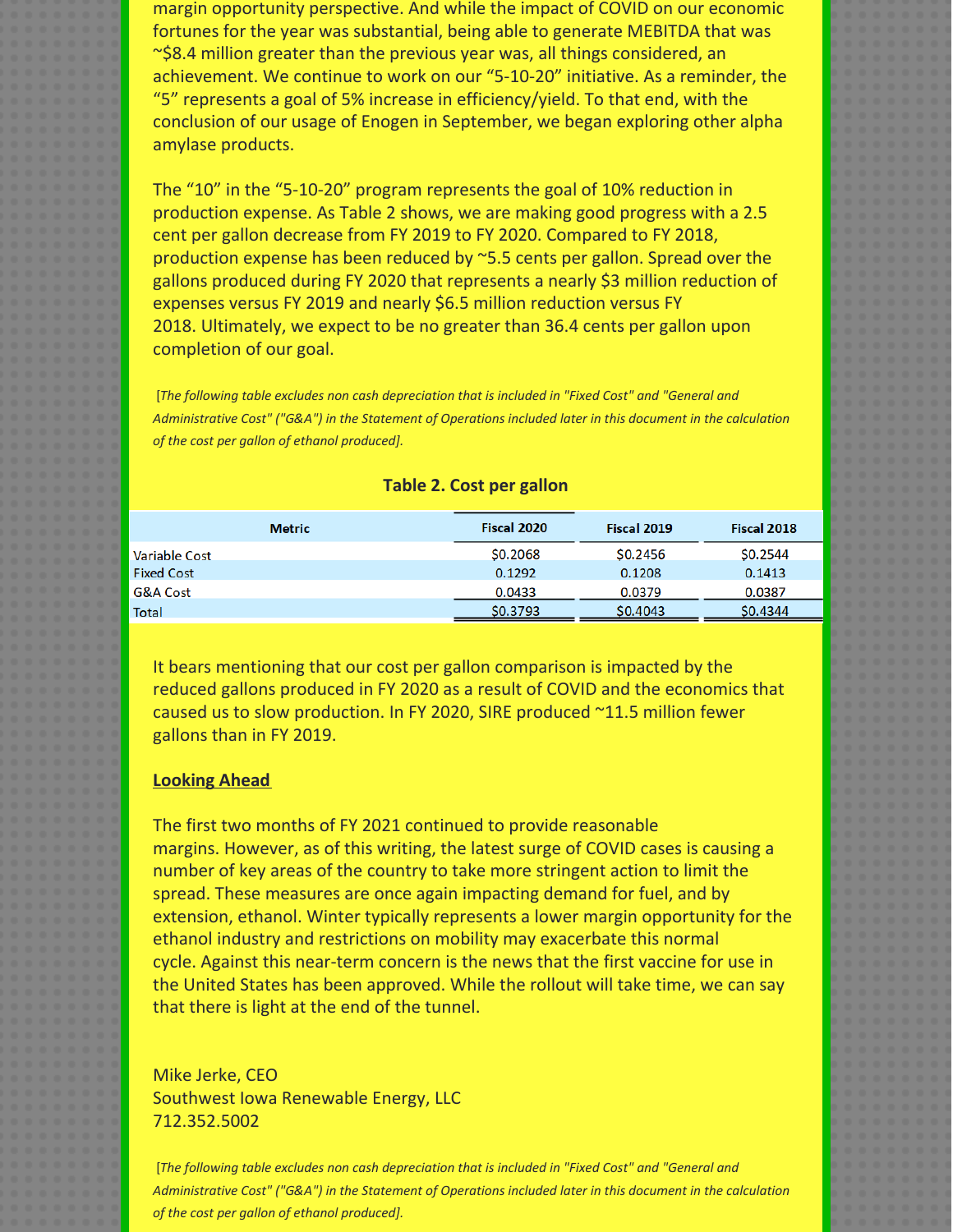### *Financial Results*

|                                                  | <b>Twelve Months Ended</b><br>September 30, |            |
|--------------------------------------------------|---------------------------------------------|------------|
|                                                  |                                             |            |
|                                                  | 2020                                        | 2019       |
| Revenues                                         | \$198,614                                   | \$216,993  |
| Cost of Goods Sold                               | 192,889                                     | 219,017    |
| <b>Gross Margin</b>                              | 5,725                                       | (2,024)    |
| General and administrative expenses              | 5,169                                       | 4,837      |
| Interest and other expense, net                  | 998                                         | 999        |
| Change in fair value of put option liability     |                                             | 637        |
| Net (Loss)                                       | \$(442)                                     | \$(8,497)  |
| <b>Weighted Average Units Outstanding, Basic</b> | 9,899                                       | 13,327     |
| Weighted Average Units Outstanding, Diluted      | 9,899                                       | 13,327     |
| Net (Loss) per unit, Basic                       | \$(44.65)                                   | \$(637.58) |
| Net (Loss) per unit, Diluted                     | \$(44.65)                                   | \$(637.58) |

## *Modified EBITDA*

Management uses Modified EBITDA, a non-GAAP measure, to measure the Company's financial performance and to internally manage its business. Management believes that Modified EBITDA provides useful information to investors as a measure of comparison with peer and other companies. Modified EBITDA should not be considered an alternative to net income or cash flow as determined in accordance with generally accepted accounting principles. Modified EBITDA calculations may vary from company to company. Accordingly, our computation of Modified EBITDA may not be comparable with a similarly-titled measure of another company.

Modified EBITDA, which is defined as earnings before interest, income taxes, depreciation, amortization, unrealized hedging gains and losses, and other significant noncash expenses was \$11.3 million for the twelve months ended September 30, 2020, compared to \$3.0 million for the twelve months ended September 30, 2019. The following sets forth the reconciliation of net income to Modified EBITDA: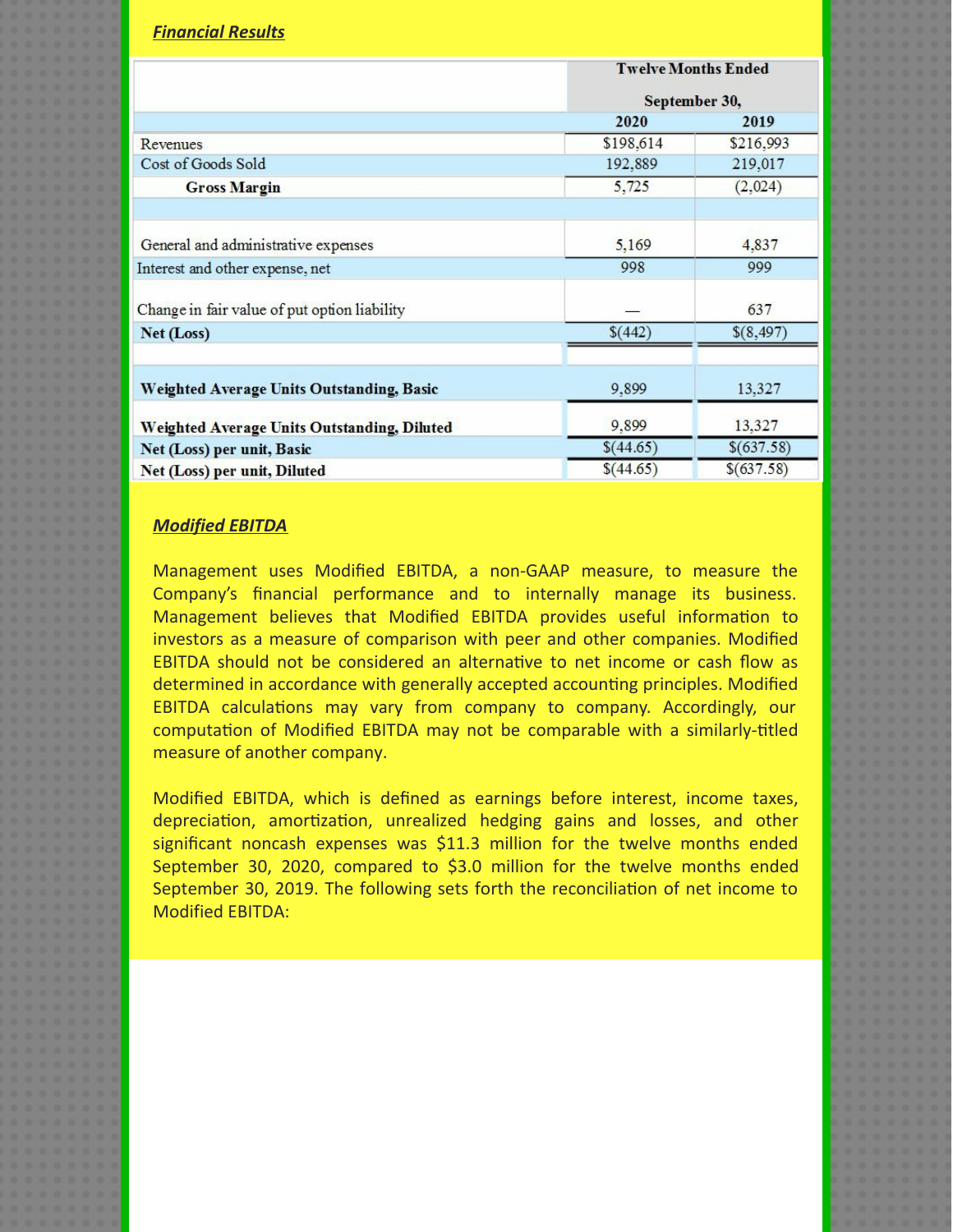|                                              | <b>Twelve Months Ended</b> |            |  |
|----------------------------------------------|----------------------------|------------|--|
|                                              | September 30,              |            |  |
|                                              | 2020                       | 2019       |  |
|                                              | in 000's                   | in 000's   |  |
| Net (Loss)                                   | \$(442)                    | \$(8, 497) |  |
| Interest expense, Net                        | 2,085                      | 1,069      |  |
| Depreciation                                 | 10,694                     | 10,230     |  |
| <b>EBITDA</b>                                | 12,337                     | 2,802      |  |
| Unrealized Hedging (gain)                    | (995)                      | (473)      |  |
| Change in fair value of put option liability |                            | 637        |  |
| <b>Modified EBITDA</b>                       | \$11,342                   | \$2,966    |  |

### About Southwest Iowa Renewable Energy, LLC:

SIRE is located on 275 acres in Council Bluffs, Iowa, operating a 140 million gallon per year ethanol plant. SIRE began producing ethanol in February, 2009 and sells its ethanol, distillers grains, corn syrup, and corn oil in the continental United States, Mexico and the Pacific Rim.

*This newsle\$er contains certain forward-looking statements within the meaning of the Private Securi(es Li(ga(on Reform Act of 1995 (the "1995 Act*"*). Such statements are made in good faith by SIRE and are iden(fied as including terms such as "may," "will," "should," "expects," "an(cipates," "es(mates," "plans," or similar language. In connec(on with these safe- harbor provisions, SIRE has* identified in its Annual Report on Form 10-K, important factors that could cause actual results to differ *materially from those contained in any forward-looking statement made by or on behalf of SIRE, including, without limita(on, the risk and nature of SIRE's business, and the effects of general economic condi(ons on SIRE. The forward-looking statements contained in this Press Release are included in the safe harbor protection provided by Section 27A of the Securities Act of 1933, as amended and Sec(on 21E of the Securi(es Exchange Act of 1934, as amended. SIRE further cau(ons that such factors are not exhaus(ve or exclusive. SIRE does not undertake to update any forwardlooking statement which may be made from time to time by or on behalf of SIRE.*

Brett Frevert, CFO Southwest Iowa Renewable Energy, LLC 712.366.0392

FORWARD LOOKING STATEMENTS DISCLAIMER. Some of the information in this newsletter may contain forward looking statements that express current beliefs, projections and predictions about future results or events of Southwest Iowa Renewable Energy, LLC (the "Company") and its management, such as statements with respect to financial results and condition; future trends in the industry or in business, revenues or income; litigation or regulatory matters; business and operating plans and strategies; competitive position; operational and production improvements and opportunities that may be available to the Company. Forward looking statements are necessarily subjective in nature and are made based on numerous and varied estimates, projections, beliefs, strategies and assumptions, and are subject to numerous risks and uncertainties. Forward looking statements are not quarantees of future results, performance or business or operating conditions, and no one should place undue reliance on any forward looking statements because actual results, performance or conditions could be materially different. The Company undertakes no obligation to revise or